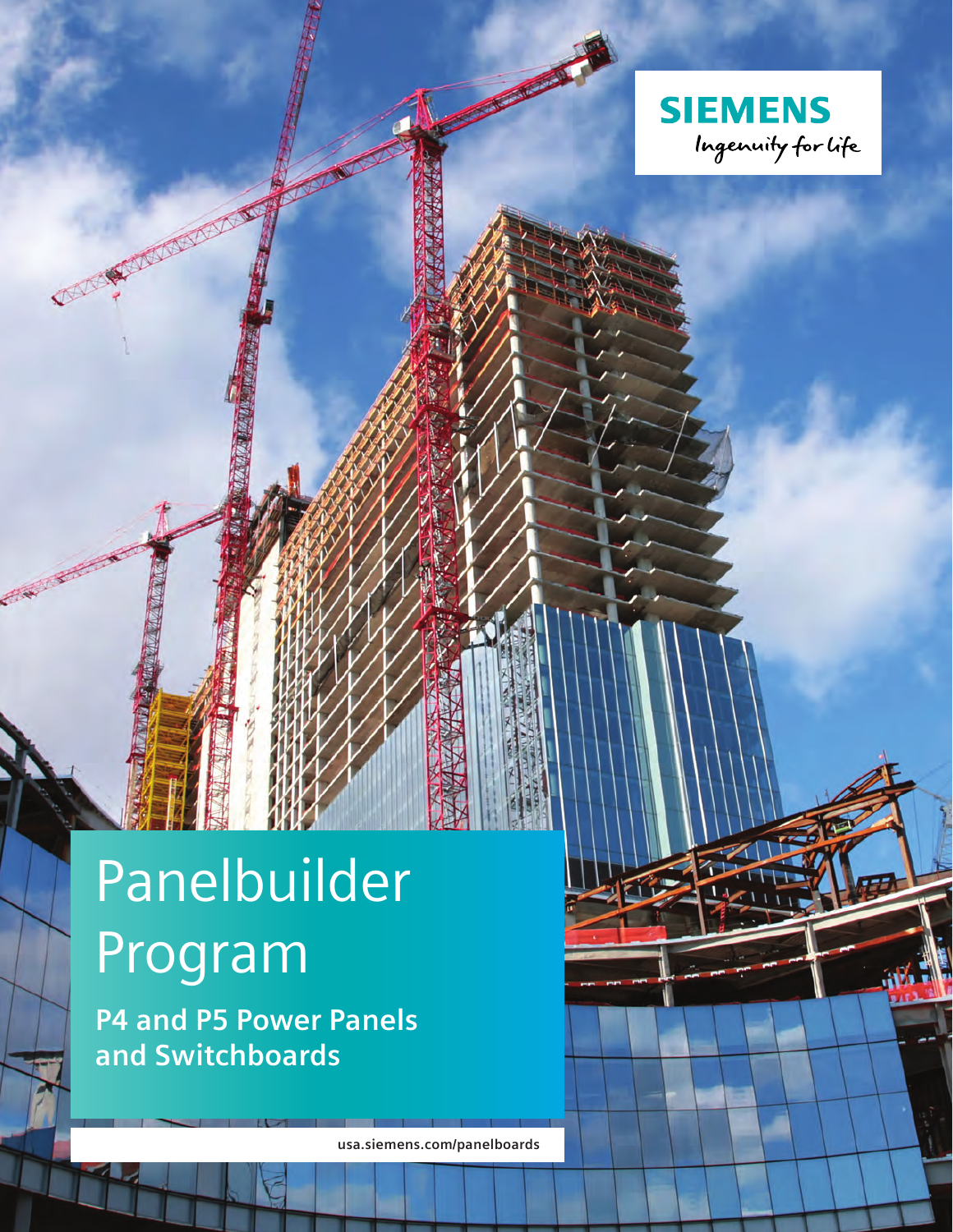## This document covers Siemens Panelbuilder program for P4/P5 Power Panel and Switchboard products.

Siemens Panelbuilder program allows builders to utilize Siemens OEM files in conjunction with their own to build UL-listed panelboards and switchboards. This document covers the most commonly purchased parts from Siemens. The program is flexible – buy only the parts you need.

## **Kit definitions:**

**Panelbuilder kit:** Contains all parts necessary to connect the breaker to the panel's bus.

**Bus kits:** Contain all the current carrying parts and any hard tooled items, such as molded barriers, die-made steel parts and specialty hardware. Will contain barrier support if top barrier is included.

**Steel kits:** include any steel or non-current carrying parts that do not require a mold or costly die to make. Typically these parts can be made on universal tooling such as punch and press brakes.

**Hardware kits:** Contain readily available hardware (not specialty items) needed for the assembly: common thread forming screws, machine screws, hex nuts, etc.



## **P4 Power Panel Circuit Breaker kits –** these kits contain parts to connect the breaker to the distribution bus.

| <b>Panel Type</b> | <b>Breaker</b> | <b>Max. Volts</b> | <b>Current</b><br>Rating | <b>Distributor</b><br><b>Kit</b> | Panelbuilder<br><b>Kit</b> | <b>Hardware</b><br><b>Kit</b> | <b>Steel Kit</b>              | <b>Bus Kit</b> | <b>Aluminum</b><br><b>Bus Kit</b>         |
|-------------------|----------------|-------------------|--------------------------|----------------------------------|----------------------------|-------------------------------|-------------------------------|----------------|-------------------------------------------|
| <b>P4</b>         | <b>BL/BOD</b>  | 240               | 100                      | <b>SBL</b>                       | <b>KSBL</b>                |                               |                               | <b>KSBLB</b>   |                                           |
|                   | GB             | 600               | 125                      | <b>SNB</b>                       | <b>KSNB</b>                |                               |                               | <b>KSNBB</b>   | $\qquad \qquad -$                         |
|                   | <b>ED</b>      | 600               | 125                      | SE <sub>6</sub>                  | KSE6                       | KSE6H                         | KSE6S                         | KSE6B          | KSE6B-A                                   |
|                   | CED            | 600               | 125                      | <b>SCE</b>                       | <b>KSCE</b>                |                               | <b>KCSES</b>                  | KSE6B          |                                           |
|                   | <b>DG</b>      | 600               | 150                      | <b>SDG</b>                       | <b>KSDG</b>                | <b>KSDGH</b>                  | <b>KSDGS</b>                  | <b>KSDGB</b>   |                                           |
|                   | <b>OR</b>      | 240               | 225                      | SQR                              | <b>KSQR</b>                | <b>KSORH</b>                  | <b>KSQRS</b>                  | <b>KSQRB</b>   | $\qquad \qquad \overline{\qquad \qquad }$ |
|                   | <b>FD</b>      | 600               | 250                      | SF <sub>6</sub>                  | KSF6                       | KSF6H                         | KSF6S                         | KSF6B          | KSF6B-A                                   |
|                   | CFD            | 600               | 250                      | <b>SCF</b>                       | <b>KSCF</b>                | <b>KSCFH</b>                  | <b>KSCFS</b>                  | <b>KSCFB</b>   |                                           |
|                   | FG             | 600               | 250                      | <b>SFG</b>                       | <b>KSFG</b>                | <b>KSFGH</b>                  | <b>KSFGS</b>                  | <b>KSFGB</b>   |                                           |
|                   | JD             | 600               | 400                      | SJ1                              | KSJ1                       | KSJ1H                         | KSJ1S                         | KSJ1B          | $\overbrace{\phantom{aaaaa}}$             |
|                   | <b>CJD</b>     | 600               | 400                      | SCJ                              | <b>KSCJ</b>                | $\qquad \qquad -$             | <b>KSCJS</b>                  | <b>KSCJB</b>   |                                           |
|                   | <b>SJD</b>     | 600               | 400                      | SSJ1                             | KSSJ1                      | KSJ1H                         | KSSJ1DS                       | KSJ1B          |                                           |
|                   | SCJD           | 600               | 400                      | <b>SCJD</b>                      | <b>KSCJD</b>               | <b>KSCJDH</b>                 | <b>KSCJDS</b>                 | <b>KSCJDB</b>  |                                           |
|                   | JG             | 600               | 400                      | SJG                              | <b>KSJG</b>                | <b>KSJGH</b>                  | <b>KSJGS</b>                  | <b>KSJGB</b>   | $\qquad \qquad -$                         |
|                   | LD             | 600               | 600                      | SL <sub>6</sub>                  | KSL6                       | KSL6H                         | KSL6S                         | KSL6B          |                                           |
|                   | <b>SLD</b>     | 600               | 600                      | SSL6                             | KSSL6                      | KSL6H                         | $\overbrace{\phantom{13333}}$ | KSL6B          |                                           |
|                   | <b>CLD</b>     | 600               | 600                      | <b>SCL</b>                       | <b>KSCL</b>                | <b>KSCJDH</b>                 | <b>KSCLS</b>                  | <b>KSCLB</b>   |                                           |
|                   | <b>SCLD</b>    | 600               | 600                      | <b>SSCL</b>                      | <b>KSSCL</b>               | <b>KSCJDH</b>                 | <b>KSSCLS</b>                 | <b>KSCJDB</b>  |                                           |
|                   | LG             | 600               | 600                      | <b>SLG</b>                       | <b>KLSG</b>                | <b>KSCLGH</b>                 | <b>KSLGS</b>                  | <b>KSLGB</b>   |                                           |
|                   | MG             | 600               | 800                      | MG1                              | KMG1                       | KMG1H                         | KMG1S                         | KMG1B          |                                           |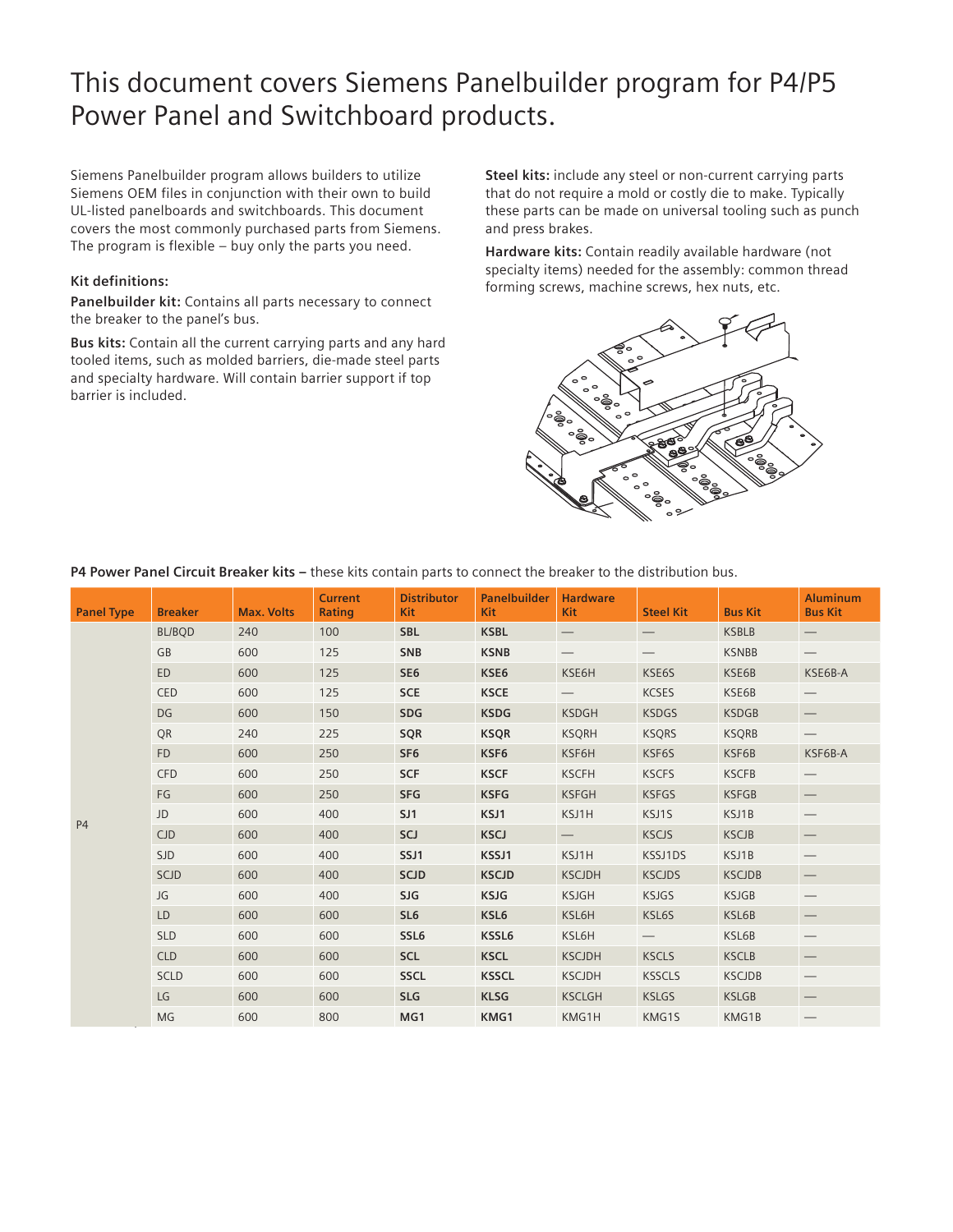

|                   |                |                   |                          |                                  | <b>I</b> Service Fancially Switchboard Circuit Breaker Kits These Kits contain parts to connect the breaker to the distribution bas. |                               |                  |                |                                   |
|-------------------|----------------|-------------------|--------------------------|----------------------------------|--------------------------------------------------------------------------------------------------------------------------------------|-------------------------------|------------------|----------------|-----------------------------------|
| <b>Panel Type</b> | <b>Breaker</b> | <b>Max. Volts</b> | <b>Current</b><br>Rating | <b>Distributor</b><br><b>Kit</b> | <b>Panelbuilder</b><br>Kit                                                                                                           | <b>Hardware</b><br><b>Kit</b> | <b>Steel Kit</b> | <b>Bus Kit</b> | <b>Aluminum</b><br><b>Bus Kit</b> |
| P <sub>5</sub>    | <b>BL/BOD</b>  | 240               | 100                      | <b>SBLD</b>                      | <b>KSBLD</b>                                                                                                                         | <b>KSBLBDH</b>                | <b>KSBLBDS</b>   | <b>KSBLBDB</b> | $\qquad \qquad -$                 |
|                   | <b>GB</b>      | 600               | 125                      | <b>SNBD</b>                      | <b>KSNBD</b>                                                                                                                         | <b>KSNBDH</b>                 | <b>KSNBDS</b>    | <b>KSNBDB</b>  |                                   |
|                   | ED             | 600               | 125                      | SE6D                             | KSE6D                                                                                                                                | KSE6DH                        | KSE6DS           | KSE6DB         | KSE6DB-A                          |
|                   | CED            | 600               | 125                      | <b>SCED</b>                      | <b>KSCED</b>                                                                                                                         | <b>KSCEDH</b>                 | <b>KSCEDS</b>    | KSE6DB         |                                   |
|                   | DG             | 600               | 150                      | SDGD                             | <b>KSDGD</b>                                                                                                                         | <b>KSDGDH</b>                 | <b>KSDGDS</b>    | <b>KSDGDB</b>  | $\qquad \qquad -$                 |
|                   | <b>OR</b>      | 240               | 225                      | <b>SQRD</b>                      | <b>KSQRD</b>                                                                                                                         | <b>KSQRDH</b>                 | <b>KSQRDS</b>    | <b>KSQRDB</b>  | <b>KSQRDBA</b>                    |
|                   | <b>FD</b>      | 600               | 250                      | SF6D                             | KSF6D                                                                                                                                | KSF6DH                        | KSF6DS           | KSF6DB         | KSF6DB-A                          |
|                   | CFD            | 600               | 250                      | <b>SCFD</b>                      | <b>KSCFD</b>                                                                                                                         | <b>KSCFDH</b>                 | <b>KSCFDS</b>    | <b>KSCFDB</b>  |                                   |
|                   | FG             | 600               | 250                      | <b>SFGD</b>                      | <b>KSFGD</b>                                                                                                                         | <b>KSFGDH</b>                 | <b>KSFGDS</b>    | <b>KSFGDB</b>  | $\qquad \qquad -$                 |
|                   | JD (Single)    | 600               | 400                      | SJ1D                             | KSJ1D                                                                                                                                | KSJ1DH                        | KSJ1DS           | KSJ1DB         | KSJ1DB-A                          |
|                   | JD (Dual)      | 600               | 400                      | SJ2D                             | KSJ2D                                                                                                                                | KSJ2DH                        | KSJ2DS           | KSJ2DB         | KSJ2DB-A                          |
|                   | CJD            | 600               | 400                      | SCJD                             | <b>KSCJD</b>                                                                                                                         | <b>KSCJDH</b>                 | <b>KSCJDS</b>    | <b>KSCJDB</b>  |                                   |
|                   | <b>SJD</b>     | 600               | 400                      | SSJ1D                            | KSSJ1D                                                                                                                               | KSJ1DH                        | KSSJ1DS          | KSJ1DB         | $\overline{\phantom{0}}$          |
|                   | SCJD           | 600               | 400                      | SSCJD                            | <b>KSSCJD</b>                                                                                                                        |                               | KSSJ1DS          | <b>KSCJDB</b>  |                                   |
|                   | JG (Single)    | 600               | 400                      | SJG1D                            | KSJG1D                                                                                                                               | KSJG1DH                       | KSJG1DS          | KSJG1DB        | $\overline{\phantom{0}}$          |
|                   | JG (Dual)      | 600               | 400                      | SJG2D                            | KSJG2D                                                                                                                               | KSJG2DH                       | KSJG2DS          | KSJG2DB        |                                   |
|                   | LD             | 600               | 600                      | SL6D                             | KSL6D                                                                                                                                | KSJ1DH                        | KSJ1DS           | KSL6DB         | KSL6DB-A                          |
|                   | <b>CLD</b>     | 600               | 600                      | <b>SCLD</b>                      | <b>KSCJD</b>                                                                                                                         | <b>KSCJDBH</b>                | <b>KSCJDS</b>    | <b>KSCJDB</b>  |                                   |
|                   | <b>SLD</b>     | 600               | 600                      | SSL6D                            | KSSL6D                                                                                                                               | KSL6DH                        | KSSJ1DS          | KSL6DB         |                                   |
|                   | <b>SCLD</b>    | 600               | 600                      | <b>SCLD</b>                      | <b>KSCLD</b>                                                                                                                         | $\overline{\phantom{0}}$      | <b>KSSCJDS</b>   | $-$            |                                   |
|                   | LG             | 600               | 600                      | <b>SLGD</b>                      | <b>KLSGD</b>                                                                                                                         | <b>KSLGDH</b>                 | <b>KSLGDS</b>    | <b>KSLGDB</b>  | $\qquad \qquad -$                 |
|                   | <b>MD</b>      | 600               | 800                      | <b>SMND</b>                      | <b>KSMND</b>                                                                                                                         | <b>KSMNDH</b>                 | <b>KSMNDS</b>    | <b>KSMNDB</b>  |                                   |
|                   | <b>SMD</b>     | 600               | 800                      | <b>SSMND</b>                     | <b>KSSMND</b>                                                                                                                        | <b>KSMNDH</b>                 | <b>KSSMNDS</b>   | <b>KSMNDB</b>  | $\overline{\phantom{0}}$          |
|                   | MG             | 600               | 800                      | MG1D                             | KMG1D                                                                                                                                | KMG1DH                        | KMG1DS           | KMG1DB         |                                   |
|                   | <b>ND</b>      | 600               | 1200                     | <b>SMND</b>                      | <b>KSMND</b>                                                                                                                         | <b>KSMNDH</b>                 | <b>KSMNDS</b>    | <b>KSMNDB</b>  | $\overline{\phantom{m}}$          |
|                   | SND            | 600               | 1200                     | <b>SSMND</b>                     | <b>KSSMND</b>                                                                                                                        | <b>KSMNDH</b>                 | <b>KSSMNDS</b>   | <b>KSMNDB</b>  |                                   |
|                   | <b>NG</b>      | 600               | 1200                     | NG1D                             | KNG1D                                                                                                                                | KNG1DH                        | KNG1DS           | KNG1B          |                                   |

**P5 Power Panel and Switchboard Circuit Breaker Kits** – these kits contain parts to connect the breaker to the distribution bus.

**Note:** When parts are not available use the full Panelbuilder kit. Distributor kit instructions can be used for installation and are available on the download center.

**Kit Examples**

**KSNBDH (hardware):** Contains neutral lug and connection bolts

**KSNBDS (steel):** Contains cover plate only

**KSNBDB (bus):** Contains bus straps, top barrier and mounting plate

**KSF6DH (hardware):** Contains neutral lug, bolts, screw and nuts

**KSF6DS (steel):** Contains mounting bracket and cover plate

**KSF6DB (bus):** Contains bus strap